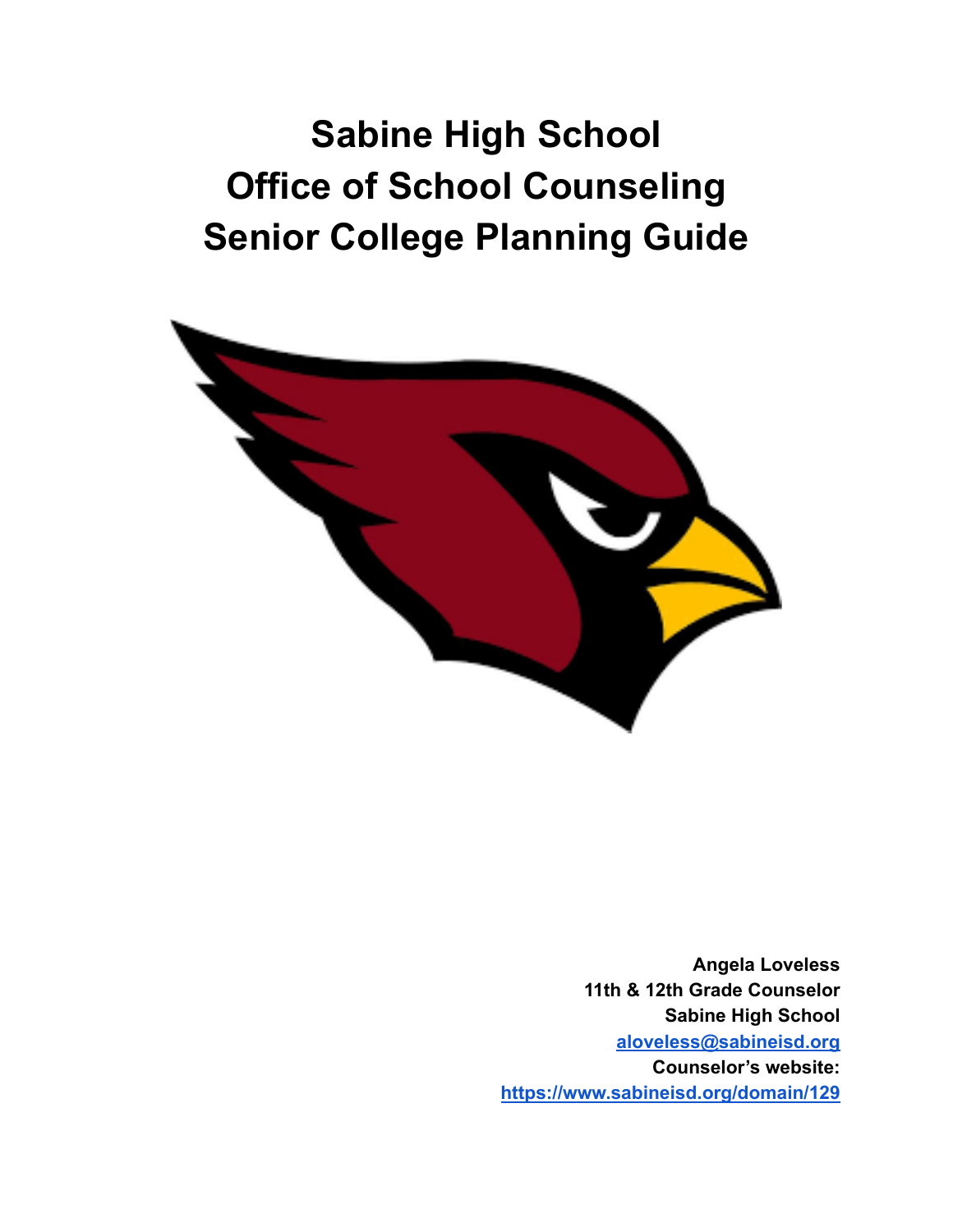### **Table of Contents**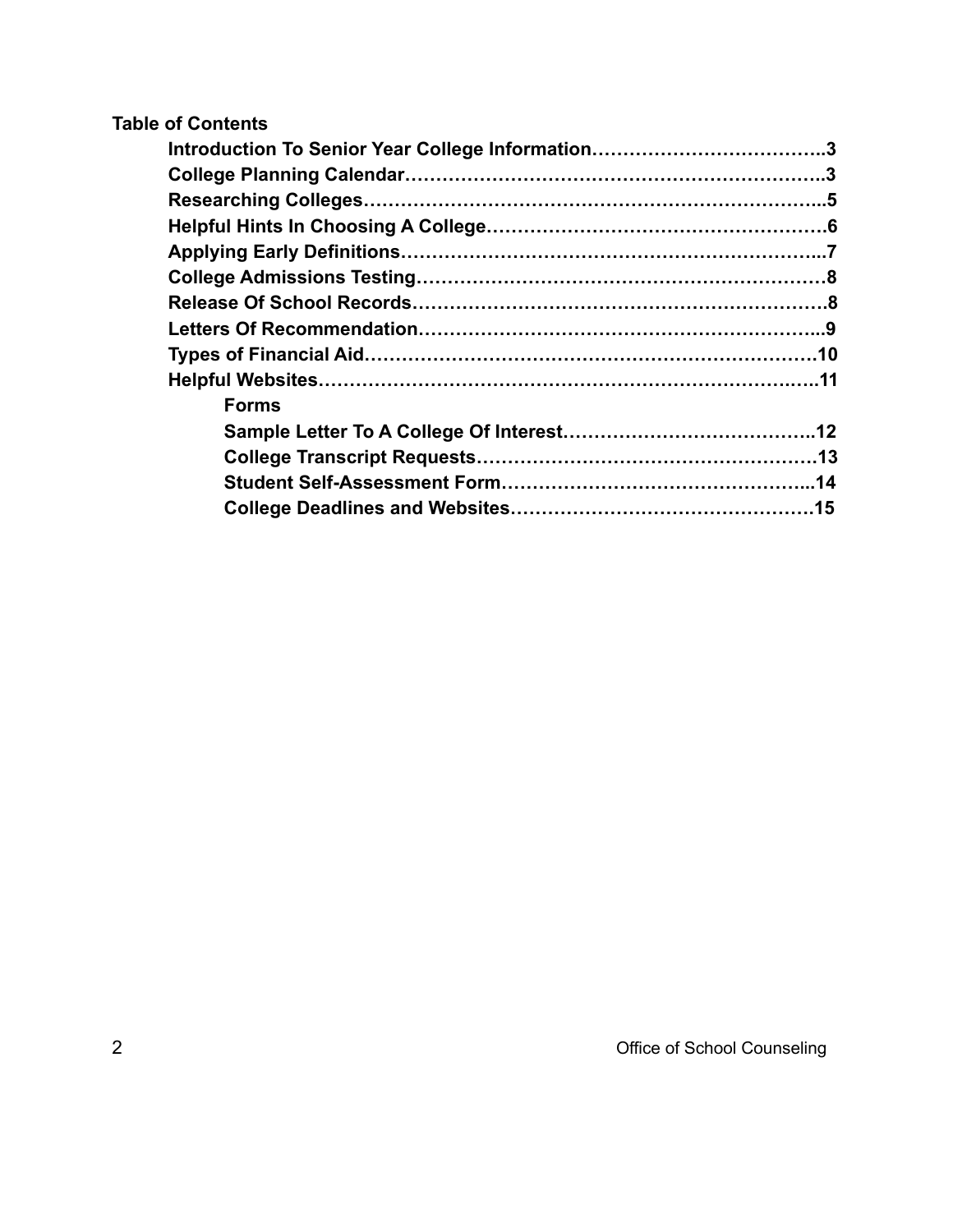# **INTRODUCTION TO SENIOR YEAR COLLEGE INFORMATION**

Welcome to your senior year! This booklet provides you with important instructions to complete the college application process. It includes current and useful information for choosing and applying to college and financing the cost of college. Please pay close attention to deadlines. The colleges, school counseling office, and other organizations to which you may be submitting documents expect you to meet designated deadlines.

It is critical that you thoroughly discuss your post-graduate plans with your parents/guardians, teachers, school counselor, and others whose opinions you value. Communicate with your counselor on a regular basis so I can be of assistance with the process.

Your senior year of high school is important to the college admissions staff. They expect you to continue challenging yourself with rigorous courses and to continue participating in extracurricular activities and contributing to your community. Most of all, your grades should be as strong as possible. The admissions staff will review your mid-year and final transcript to ascertain your continued eligibility for admission to college.

The College Planning Calendar below is a good general plan of the application process.

### **College Planning Calendar**

#### **September**

\*Discuss your classes, college plans, & test scores with your school counselor.

\*Activate Applytexas.org or CommonApp.org account. (Explained on page 9)

\*Track important dates and deadlines. Stay organized. Set up a filing system.

\*Arrange campus visits.

\*Register to take the SAT/ACT.

\*Search for scholarships & grants (an all year process). Use free online search websites. See list in this book.

#### **October**

\*Request transcripts to be sent to colleges. (Transcript request forms are in the front office).

\*Ask for letters of recommendation from school counselor, teachers, coaches, etc.

\*Write college application essays.

\*FAFSA opens in October. FAFSA is now a graduation requirement.

\*Complete early decision/early action applications. (Explained on page 7)

\*Take SAT/ACT if needed.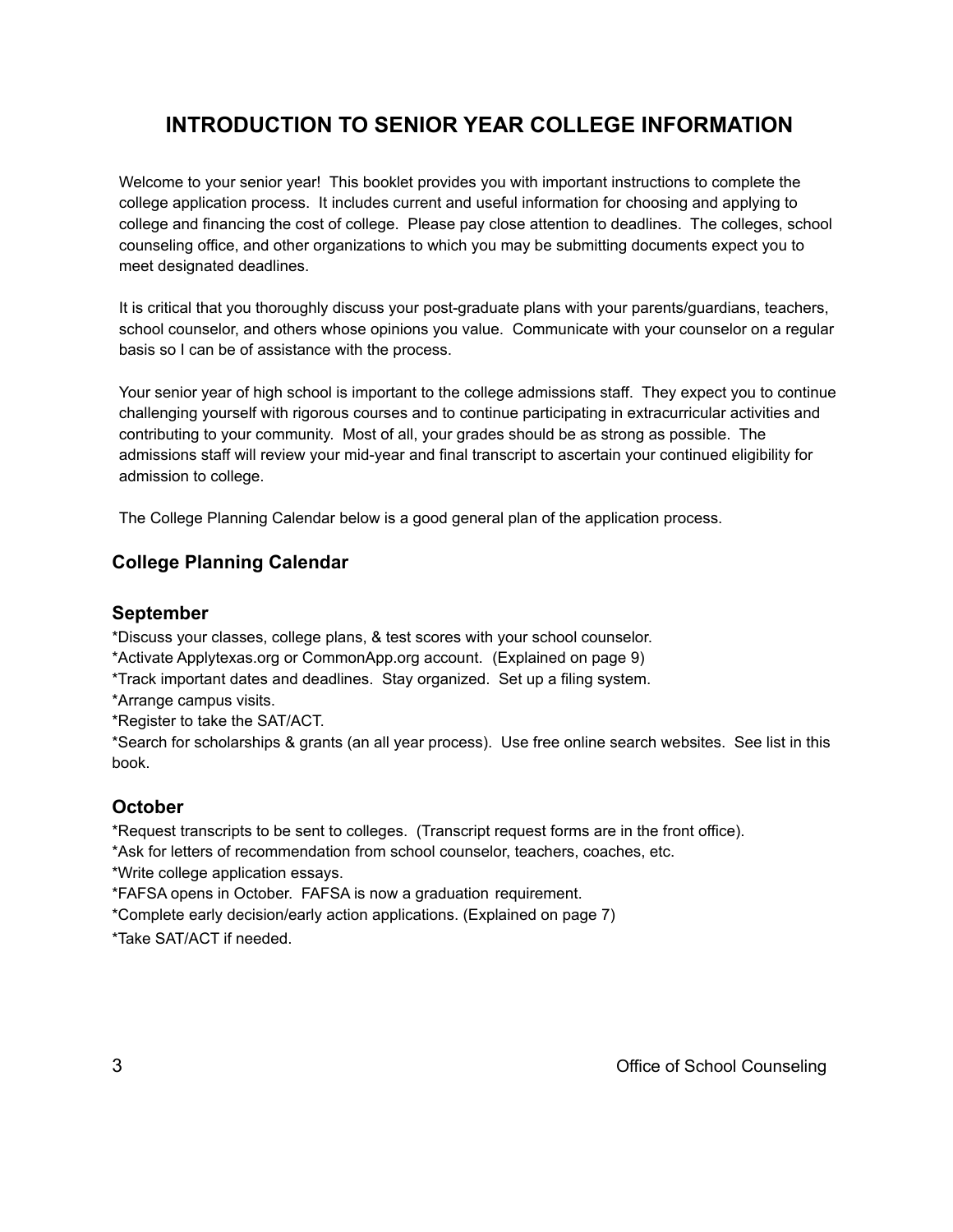#### **November**

\*Continue completion of applications

\*Determine which financial aid forms the colleges to which you are applying require & complete as soon as they are available.

\*Attend Financial Aid Nights and search for additional sources of financial aid.

\*Take Sat/ACT again if needed.

### **December**

\*Complete college applications ideally by winter break.

\*Complete, or be in the process of completing FAFSA.

\*Take SAT/ACT, if needed.

\*Stay organized. Keep copies of all forms submitted by mail or online.

\*Continue to track important dates and deadlines on your calendar.

### **January**

\*If you haven't already, complete your FAFSA as close to January 1st as possible. Aid is often on a firstcome first-served basis.

\*Fill out and submit colleges' required financial aid forms.

\*When you have financial aid questions, contact the appropriate college FAO (financial aid office).

### **February-March**

\*College decision and financial award letters start rolling in. If you are denied admission or are waitlisted, you can send a letter of appeal and offer additional achievement information.

\*Arrange to have mid-year transcripts sent to colleges as needed.

\*Make sure your FAFSA was submitted.

\*Check online for your Student Aid Report (SAR) from the FAFSA.

\*Be sure to discuss any special circumstances affecting your family's financial situation with the financial aid office at the college you are planning to attend.

\*Track important financial aid deadlines.

\*Respond quickly to college requests for additional documentation.

### **April**

\*Carefully analyze your letters of acceptance and financial aid documents.

\*Make a decision & send your deposit by the deadline requested.

\*Send a thank you letter to the colleges that you have been accepted to, but have decided not to attend, so they will be able to give your spot to someone on their waiting list.

\*Carefully follow the instructions in your acceptance letter (important deadlines, instructions on housing, financial aid, orientation, etc.).

### **May**

\*Fill out the form provided by the school counseling office to specify which college should receive your final transcript.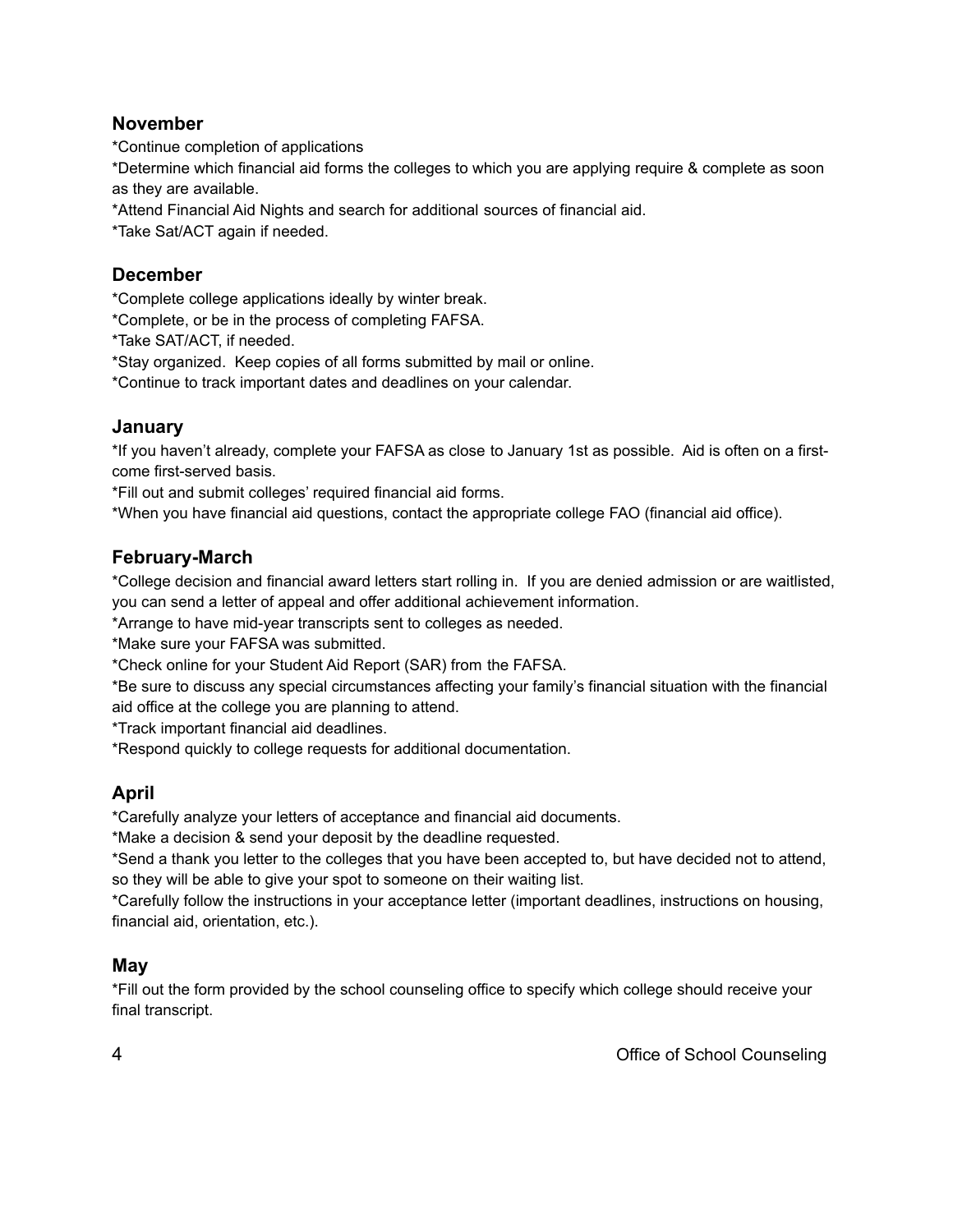\*Respond quickly to requests and return necessary forms--when in doubt, contact the financial aid office. (FAO)

\*Notify your FAO of any additional funding you'll be receiving to pay for college (scholarships and loans, etc.).

\*Evaluate student loan lenders and take time to understand student loans. Learn about borrowing responsibility.

### **RESEARCHING COLLEGES**

#### **Keep an open mind to the possibilities:**

\*Use college search websites available in the booklet to narrow the list to a manageable number of colleges.

\*Colleges offer open house programs in the fall for seniors and their parents. Physically placing yourself on the campus and talking to staff and students gives you a better sense of yourself in that environment.

\*You may also be able to schedule an interview to speak to an admissions representative. Make an appointment prior to the open house visit.

\*Take a copy of your transcript with you to the interview.

\*There are local college fairs in East Texas and some of the larger high schools. Take that opportunity to visit with representatives in person.

#### **Things to Consider When Choosing a College**

Academic program Location (urban, suburban, rural) Size (small, medium, large) Extra-curricular activities Housing accommodations Dining provisions Health and counseling services Safety Actual cost of attending **Diversity** Technology resources Religious affiliation Co-op, internships, or work-based experiential learning options Job placement services for graduates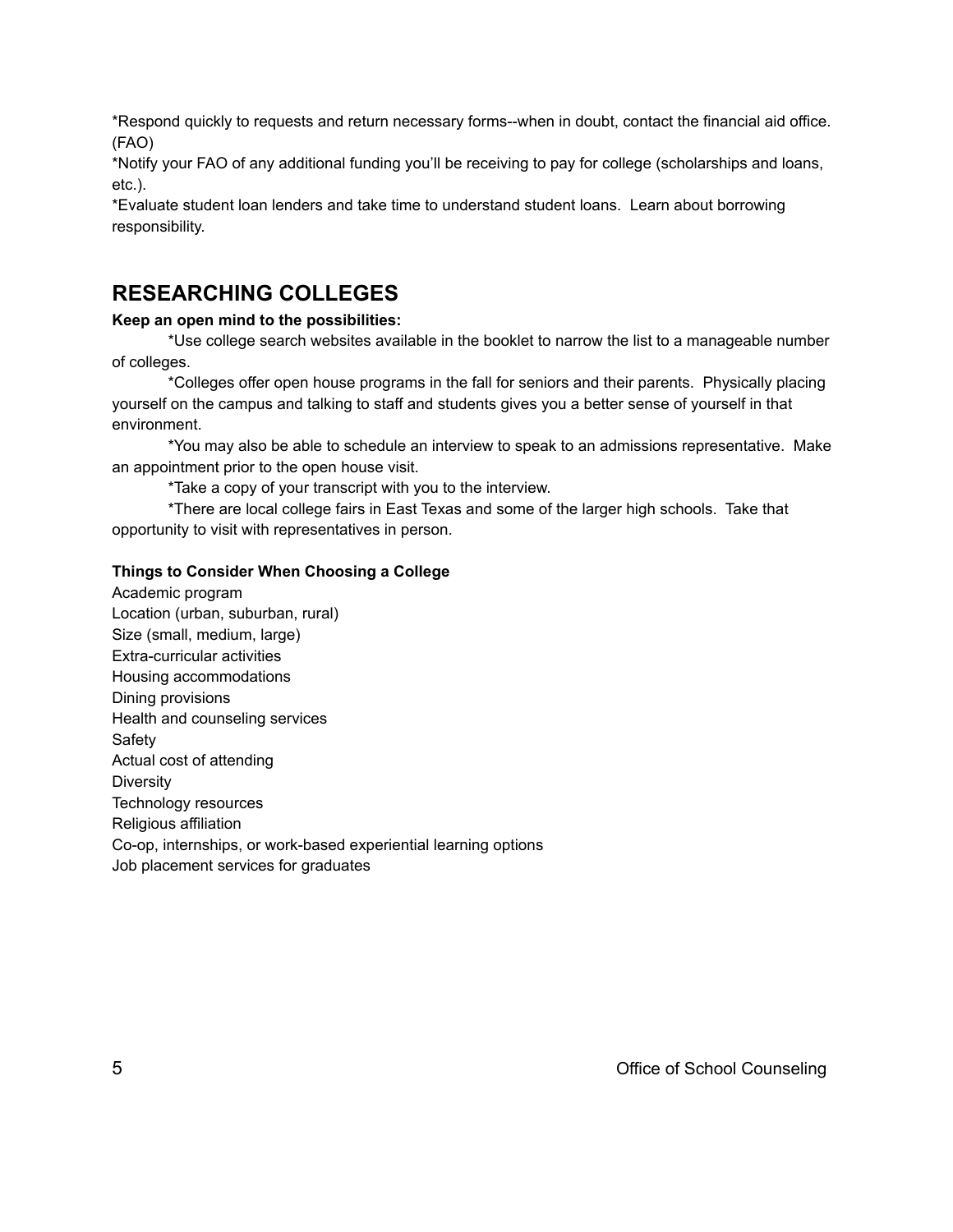# **HELPFUL HINTS CHOOSING A COLLEGE**

You want to select the college that will best satisfy your needs, interests, lifestyle, and personal and professional goals. A good "match" between you and your college will be the key to your success and happiness over the next four years. Establish with your parents the budget for the application fees and only apply to colleges that you really would attend if accepted.

#### **1. Visit the College**

Juniors and seniors are allowed two college visit days per year with an excused absence. Students must obtain a college visit form from the front office and obtain a signature from the admissions representative from your visit.

Visit the colleges you are considering during a week when classes are in session. We recommend that you tour the campus, attend one or two classes, meet with the faculty in the department that interests you, eat in the dining hall, and talk with current students. If possible, plan to spend the night in a college dormitory. It will enable you to communicate informally with students, get the "feel" of the campus, and "sample" life as a student. The Admissions Office at most colleges will arrange an overnight visit for you, either before or after acceptance. Remember that you are not just choosing a place to go to school; you are also choosing a home for the next four years. It should be a place where you feel comfortable, relaxed, involved, and challenged.

### **2. Consider Actual Cost Rather Than "Sticker Price."**

Unfortunately, some students base their college choice on the "sticker price" - the full cost of tuition, fees, room and board - rather than the actual cost of attending. Most colleges offer significant amounts of financial aid, including non-repayable grants, to students with demonstrated needs. In addition, colleges frequently offer installment payment plans, low interest loans, academic scholarships, jobs on campus, and other forms of aid to students, irrespective of need. When all forms of aid are considered, a college education, either private or public, can be surprisingly affordable. Apply for aid (even if you don't think you qualify) and consider actual cost when making your final decision.

## **3. Out-of-State Fee Waivers**

Texas does not participate in the Academic Common Market at the undergraduate (Bachelors) level. The ACM is a cooperative agreement among a consortium of 16 southern states allowing students to pursue out-of-state academic degree programs at the in-state tuition rate if the program of study does not exist in their state. However, students may look into this for later graduate level (Masters or Doctorate) work.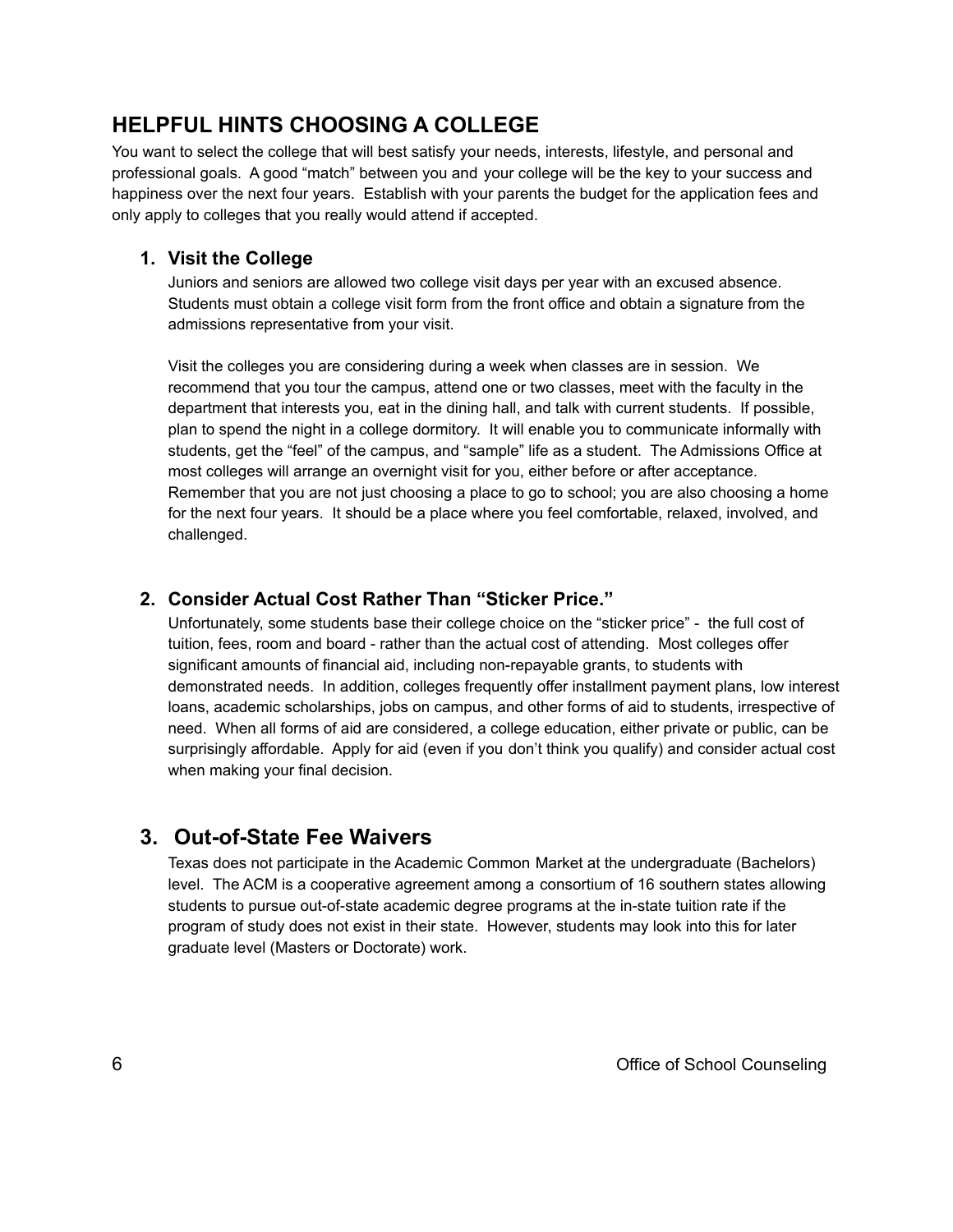Students interested in attending college out of state should look into "out-of-state fee waivers" in the form of scholarships at the out-of-state college or university. Some offer waivers for neighboring states while others offer waivers only for neighboring counties where the students reside. Usually there is a one-year residency requirement.

## **4. Community/Junior and Technical Colleges**

For many students, a community college provides the best fit for the transition from high school to college. Financially, they are much less expensive than four-year colleges. Students are accepted regardless of their educational experience. (Keep in mind, students that do not have college entrance exams with TSI exempt scores may have to take remedial courses at a cost to the student without the potential of getting college credit to be ready for college-level work). Universities within the state four-year public university system have transfer agreements with the community colleges to accept specified credits toward bachelor degree programs. It will be important for the student and parent to check which credits will transfer to the four-year university.

# **APPLYING EARLY: DEFINITIONS**

Many students like the idea of applying to colleges early, having the process completed by winter break, and relaxing during the second semester. Below is an explanation of some of the terms used to describe the various ways of applying early.

#### **Instant Decision**

Some students will receive a letter offering "Instant Decision". Colleges may offer to waive the application fee as well on the essay. They may also ask you to choose one of the options for admissions below. Be sure you understand each. Applying through this process will give you a quick answer as to whether you have what the college is looking for or not. It usually is based on ACT or SAT test scores and your GPA. Some will request a Counselor Recommendation at this time.

#### **Early Admission**

Some colleges and universities accept students before they have finished high school, usually at the end of the student's junior year. Admission is rare under this plan, and is only appropriate for the student, who had taken an accelerated high school academic program, has an exemplary high school record, and who is mature enough to make the early move to college.

#### **Early Decision**

Several schools offer an admission plan for those students who are certain of their college choice during the first semester of their senior year. Application deadlines for early decision plans are usually in October or November. A student who applies to a school under an early decision plan must sign a contract (as do the student's parents and college counselor) which states that the student will attend the school if accepted. The student also states that he/she will withdraw any and all other applications submitted to other schools and that he/she will not submit any others. **Applying to a school as early decision is a serious and binding commitment.** Students applying early are reviewed primarily on the

7 Office of School Counseling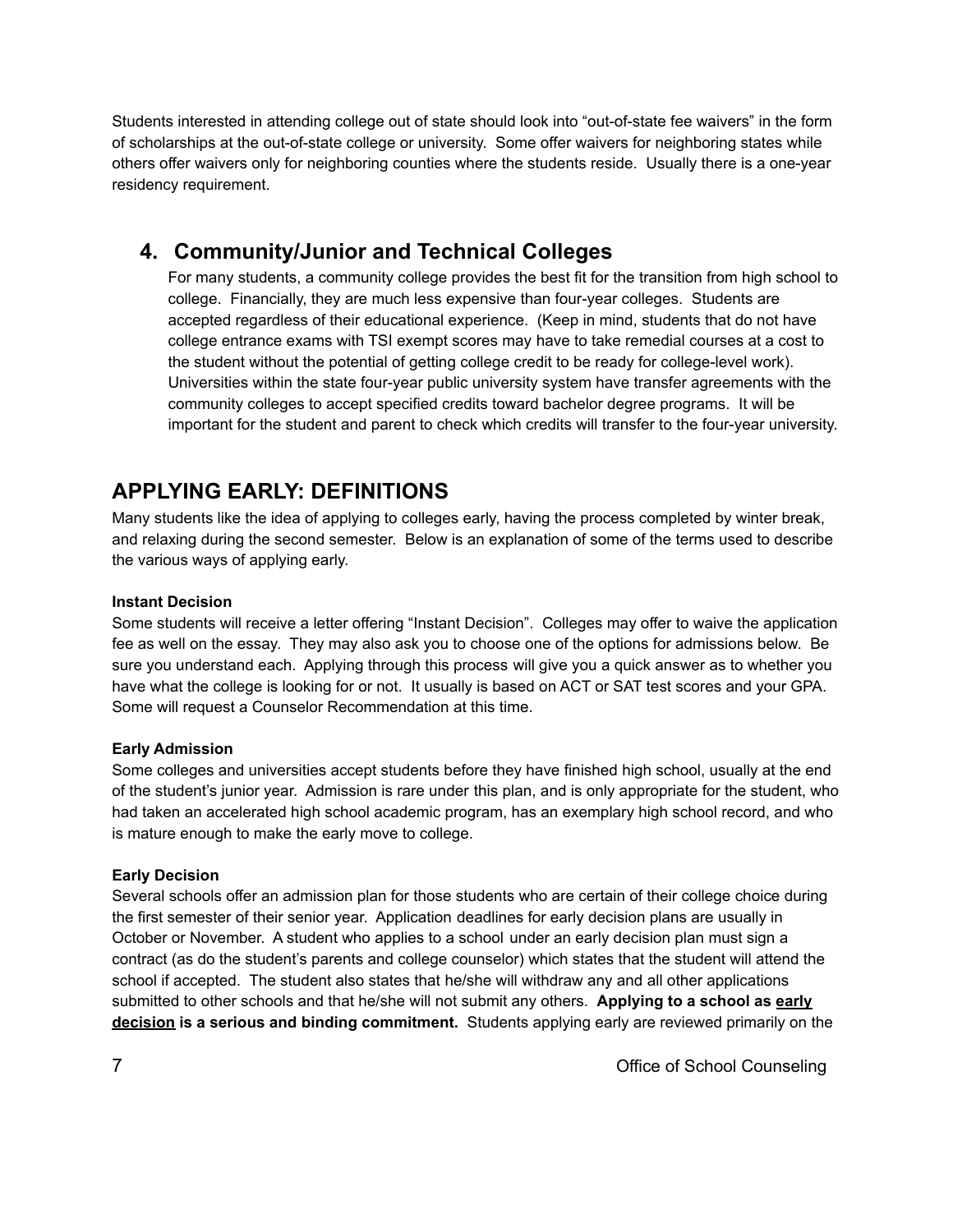basis of their performance through junior year, so the early decision option is usually advisable only for students with outstanding academic records. Responses for early decision applicants are usually received before winter break of the senior year. A student may apply to only one school as an early decision candidate, so if you decide to do this, you should be sure that it is the school you would like to attend.

#### **Early Action**

This is a decision plan similar to that described above, but the important difference is that your acceptance is not binding. Most early action deadlines are in November and December, and you will usually receive a decision before winter break. You will have until the May 1st Candidate's Reply Date, to decide whether or not you will attend that school. You may still apply to other schools even if accepted under this plan. Decisions under this plan are made primarily on the basis of your performance through junior year. It is usually more difficult to get accepted under an early action plan than it is through the regular admissions process.

#### **Single Choice Early Action**

This is a new form of Early Action. Single Choice Early Action is a non-binding early application program that allows you to apply to ONLY ONE College early. Deadlines are November and you will usually receive a decision before winter break. You will have until the May 1st Candidate's Reply Date to decide whether or not you will attend that school. You may still apply to other schools even if accepted under this plan.

# **COLLEGE ADMISSION TESTING**

Most four-year colleges require the SAT/ACT tests. If you were not happy with your SAT/ACT scores, we recommend that you take a prep course or purchase a study guide online at [www.collegeboard.org/](https://www.collegeboard.org/) for SAT or [www.actstudent.org](http://www.actstudent.org) for the ACT, or through private companies such as Kaplan, Huntington, or Sylvan, etc. Another great place for practice is [www.khanacademy.org/test-prep/sat](http://www.khanacademy.org/test-prep/sat), as well as Question of the Day Apps or Twitter feeds, and other study guides at local bookstores. Register online at [www.collegeboard.org](http://www.collegeboard.org) (SAT) and [www.actstudent.org](http://www.actstudent.org) (ACT) for the October, November, or December tests if you are applying to a college early decision. The October test scores will be needed for you to submit your application. YOU MUST REGISTER FOR THESE TESTS ABOUT A MONTH IN ADVANCE! DON'T MISS THE DEADLINE! Students who qualify for free/reduced lunch may qualify for a fee waiver for the cost of the SAT/ACT. See Mrs. Loveless to get the form. It is the **student's responsibility** to request his/her official scores to be sent directly from the College Board or ACT to each college when applying.

# **RELEASE OF SCHOOL RECORDS**

#### **Official Transcript Permission Form**

An essential step in the college application process is to have your high school transcript sent to the colleges to which you are applying. Obtain an **Official Transcript Permission Form** (found in front of the main high school office) which allows staff to send your official high school record of classes, grades,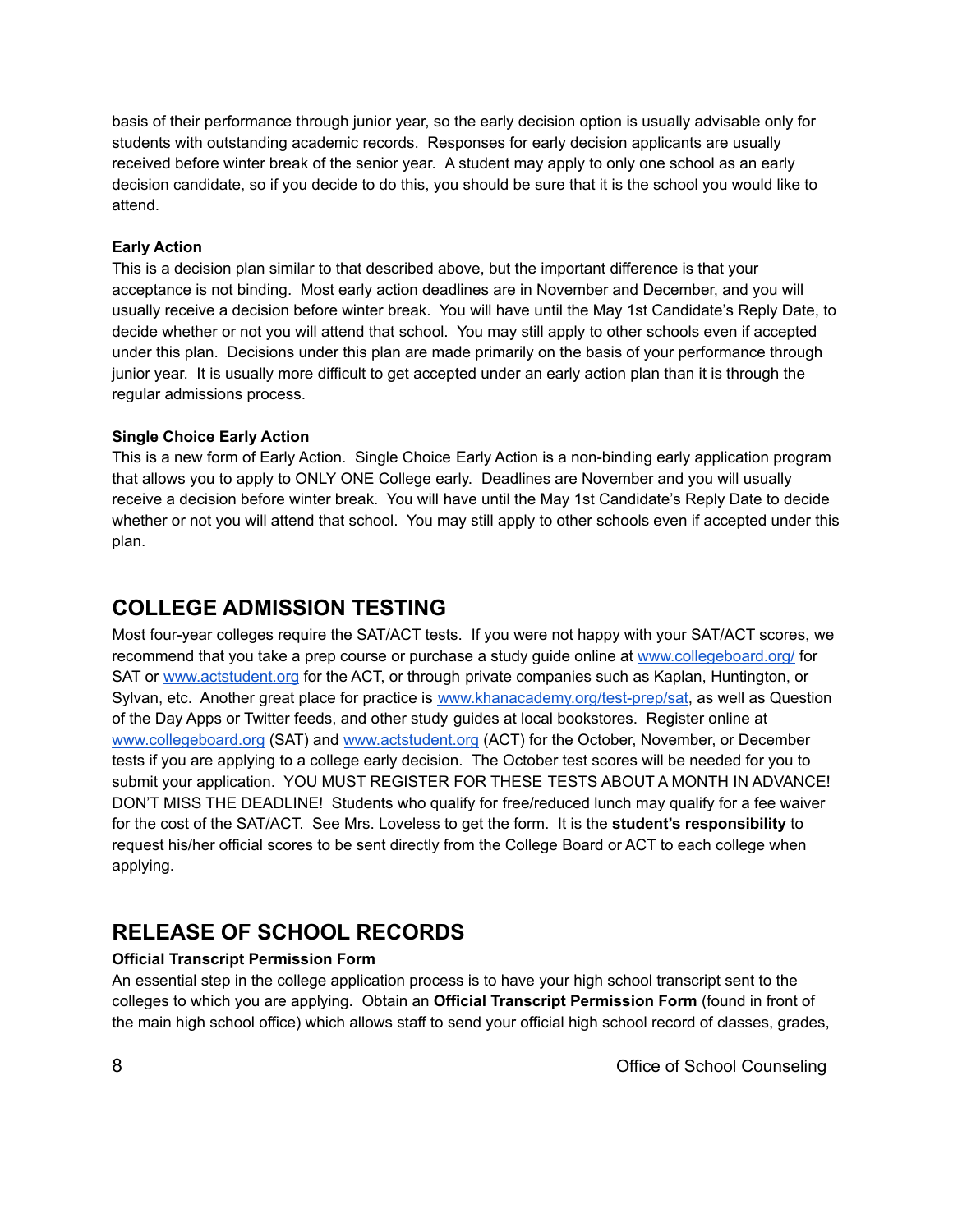class rank and GPA to colleges in your senior year. At mid-year, your transcript will be sent to colleges that require one. After you graduate, one final transcript will be sent to the college of your choice. I will obtain the above information in the spring by requesting that you fill out a form indicating which college you will attend. Please observe all deadline dates. Allow ten school days for transcript requests to be processed.

#### **TSI Score Request Form**

Some schools require your TSI scores to be submitted for admittance. If you took your TSI at Sabine High School and would like those scores, you will need to fill out a TSI Score Request Form. These scores will only be released to the student. It is the student's responsibility to get those scores to the college that they desire. <https://www.sabineisd.org/Page/2520>

# **Completing the College Application**

Each application has the directions for completion on the website or on the document if you have a paper application. The application fee is non-refundable. Complete all required sections and submit in sufficient time so that it is received before the application deadline. Students that used a fee waiver for the SAT/ACT test may also be able to get a fee waiver for some college applications.

## **How to Obtain a College Application**

Apply online with [www.applytexas.org](http://www.applytexas.org) or [www.commonapp.org](http://www.commonapp.org) so you can use this one application for multiple colleges to save you time or you can go directly to the university's website. Make a copy of your completed application before you submit it. Also, print your confirmation page/email when you submit your application.

# **Application Essay**

The application essay is a perfect opportunity for you to directly address the college's admission committee to introduce them to you from a personal perspective. You can share your reasons for applying to a particular college, career goals, insights, and opinions as well as your accomplishments. Through your essay, the committee will be able to assess your communication skills, while acquiring a broader understanding of your attitudes, feelings, imagination and creativity. The essay should help them to distinguish you as an individual from the other applicants.

## **Follow-up after Completion of the Application**

Contact the college about two weeks after the application has been submitted. This is also a good time to continue to apply for scholarships, and most importantly, to maintain high standards academically. A list of online scholarships can be found on or Sabine Counselor link at [https://www.sabineisd.org/Page/2505.](https://www.sabineisd.org/Page/2505) More scholarships are available in front of the high school office during the spring months and through the counselor's Remind App. Please contact the counselor for the code.

# **LETTERS OF RECOMMENDATION**

#### **Counselor Recommendation**

In the event that your application has a portion which is addressed to the principal or school counselor, it 9 Office of School Counseling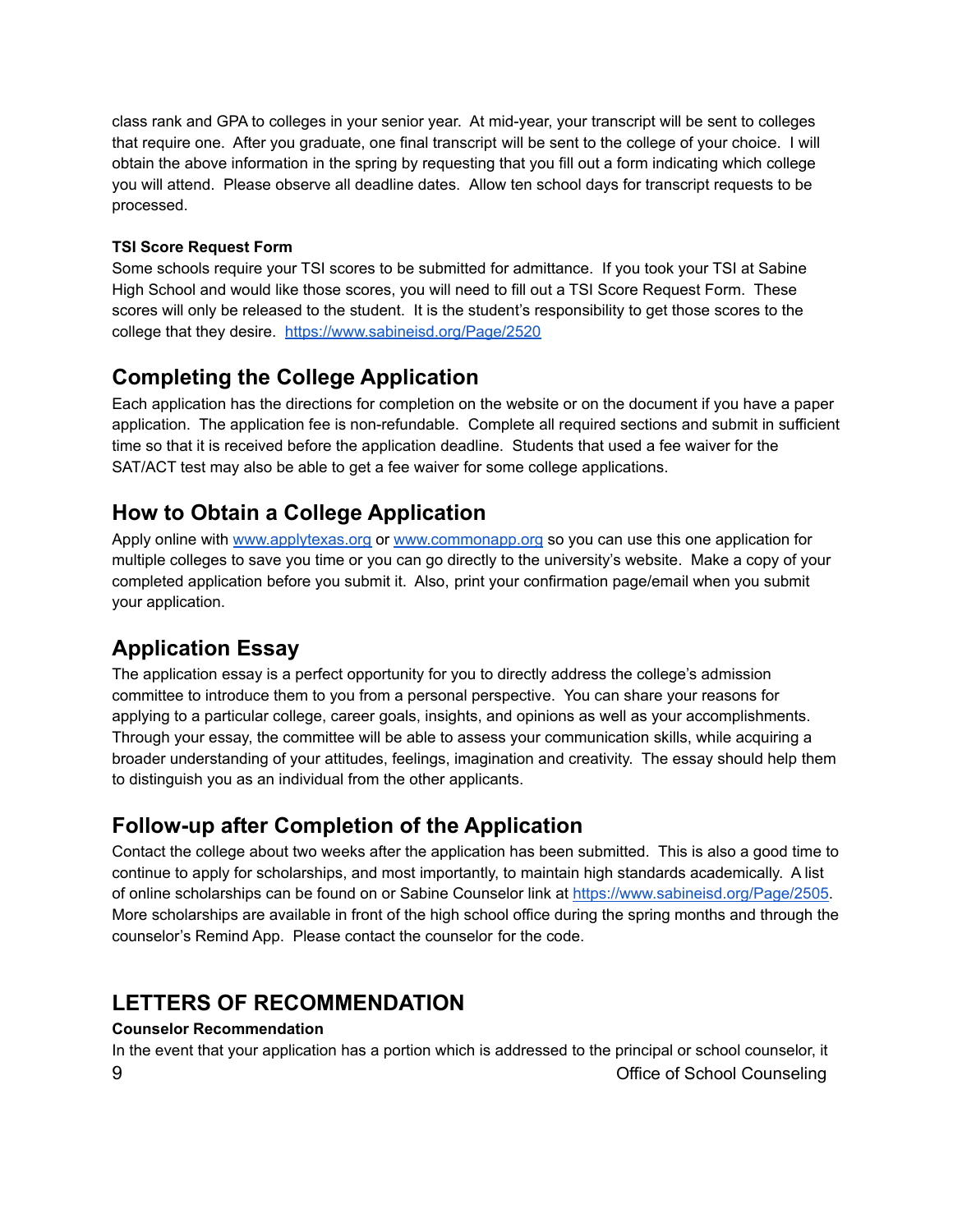is YOUR RESPONSIBILITY to bring that portion to the School Counseling Office for completion. I will also need you to complete a student assessment form. This helps me to better fill out a recommendation form for you.

Please give me at least TEN school days to complete this before it is submitted to the college in which you are applying. Please watch your deadline date to assure that your paperwork will be completed by the date assigned.

#### **Teacher Recommendation**

Some colleges accept teacher recommendations. Carefully consider one or two teachers, preferably ones who you have worked closely with and that you feel confident will write a complimentary recommendation for you. It may be a teacher from a previous year. Please ask the teacher at least THREE weeks prior to your deadline.

## **TYPES OF FINANCIAL AID**

**Grants** - This type of aid does not have to be repaid, but there may be an obligation regarding grades while in college, selection of major, or employment upon graduation. Grants are awards that may be based on financial need or other eligibility criteria.

**Scholarships** - Scholarship recipients may have to meet criteria such as academic achievement, extra-curricular activities, community involvement, etc. They may also require certain criteria to be met while in college.

**Loans** - These usually have lower interest rates than commercial loans and must be repaid generally after you have graduated or left college.

**Student employment or work study** - This may mean a job that the college located for you or employment you found on your own.

# **How You Apply For Financial Aid**

Contact the colleges to which you are applying, online on their websites to request information about scholarships and financial aid. Complete the applications neatly and accurately (first impressions are important). Meet your deadlines! Be careful of scams from unscrupulous people. ALL COLLEGES OFFER SCHOLARSHIPS, YOU WILL NEED TO SEARCH ON THEIR WEBSITE TO FIND THEM!

Use free websites to do scholarship searches. Start to search for scholarships in August of your Senior year. Criteria for scholarships vary widely: academic merit, leadership, service to school and community, talent, financial need, etc. Also use Sabine Scholarship page at [https://www.sabineisd.org/Page/2505.](https://www.sabineisd.org/Page/2505) I also have scholarships posted in front of the front office.

The FAFSA is the U.S. Department of Education's free application for federal student aid. FAFSA opens on October 1st of every year. You will need to complete your application as soon as possible. This should be done at [https://studentaid.ed.gov/sa/fafsa.](https://studentaid.ed.gov/sa/fafsa) Most colleges award money based on the determination of need on the FAFSA report.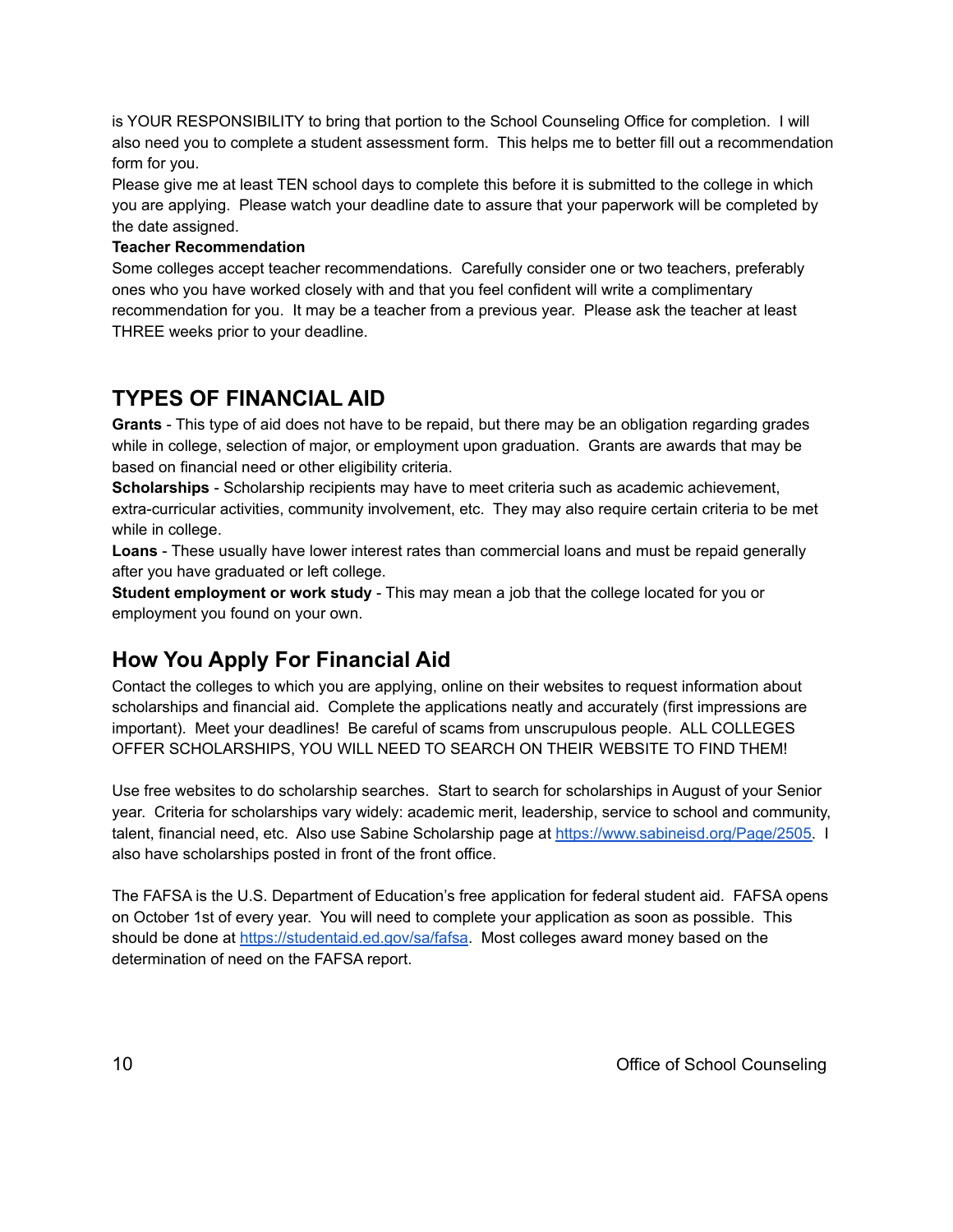# **ATHLETES**

If you are planning to participate in Division I or II sports, you must register with the National College Athletic Association (NCAA) Clearinghouse ASAP at <https://web3.ncaa.org/ecwr3/>.

## **HELPFUL WEBSITES**

### **General College Information**

**The College Board (SAT/AP/PSAT/College Info): <https://www.collegeboard.org/>**

**The National Association of College Admission Counselors (NACAC)** - a good resource to an array of links: <https://www.nacacnet.org/>

**ACT: <http://www.act.org/>**

**FASTWEB** - easy to use college and scholarship search site: <https://www.fastweb.com/> **Princeton Review** - Test Prep, College search and other college-related info: <https://www.princetonreview.com/>

**Historically Black Colleges Common Application** - find applications for 29 different institutions: <https://commonblackcollegeapp.com/>

**Apply Texas** - an application site to apply to Texas colleges with one application: [https://www.applytexas.org/adappc/gen/c\\_start.WBX](https://www.applytexas.org/adappc/gen/c_start.WBX)

**The Common Application** - 200 + schools accept it and you should use it if applying to more than one school - especially out of state: <https://www.commonapp.org/>

# **Financial Aid**

**The Free Application for Federal Student Aid (FAFSA)** - A must for anyone applying for need-based aid: <https://studentaid.ed.gov/sa/fafsa>

**College for Texans** - a site for comparing college costs: <http://www.collegeforalltexans.com/> **CCS Profile** - some colleges require it to apply for non-federal financial aid, check here to see if your school will require this form: <https://cssprofile.collegeboard.org/>

**FINAID** - general site for anything having to do with aid: <http://www.finaid.org/>

**FASTWEB** - easy to use college and scholarship search site: <https://www.fastweb.com/>

**Sallie Mae** - information about loans and payment options: <https://www.salliemae.com/>

# **Career Information**

**ASVAB Career Exploration Program** - Developed by the Department of Defense; free, comprehensive career site: <https://www.asvabprogram.com/>

**U.S. Department of Labor** - All the you numbers you could possibly hope for in career planning: <https://www.dol.gov/>

**Department of Commerce** - info on government jobs and other data:

<https://www.usa.gov/federal-agencies/u-s-department-of-commerce>

**Mapping Your Future** - multilingual tool kit on career planning: <https://www.mappingyourfuture.org/>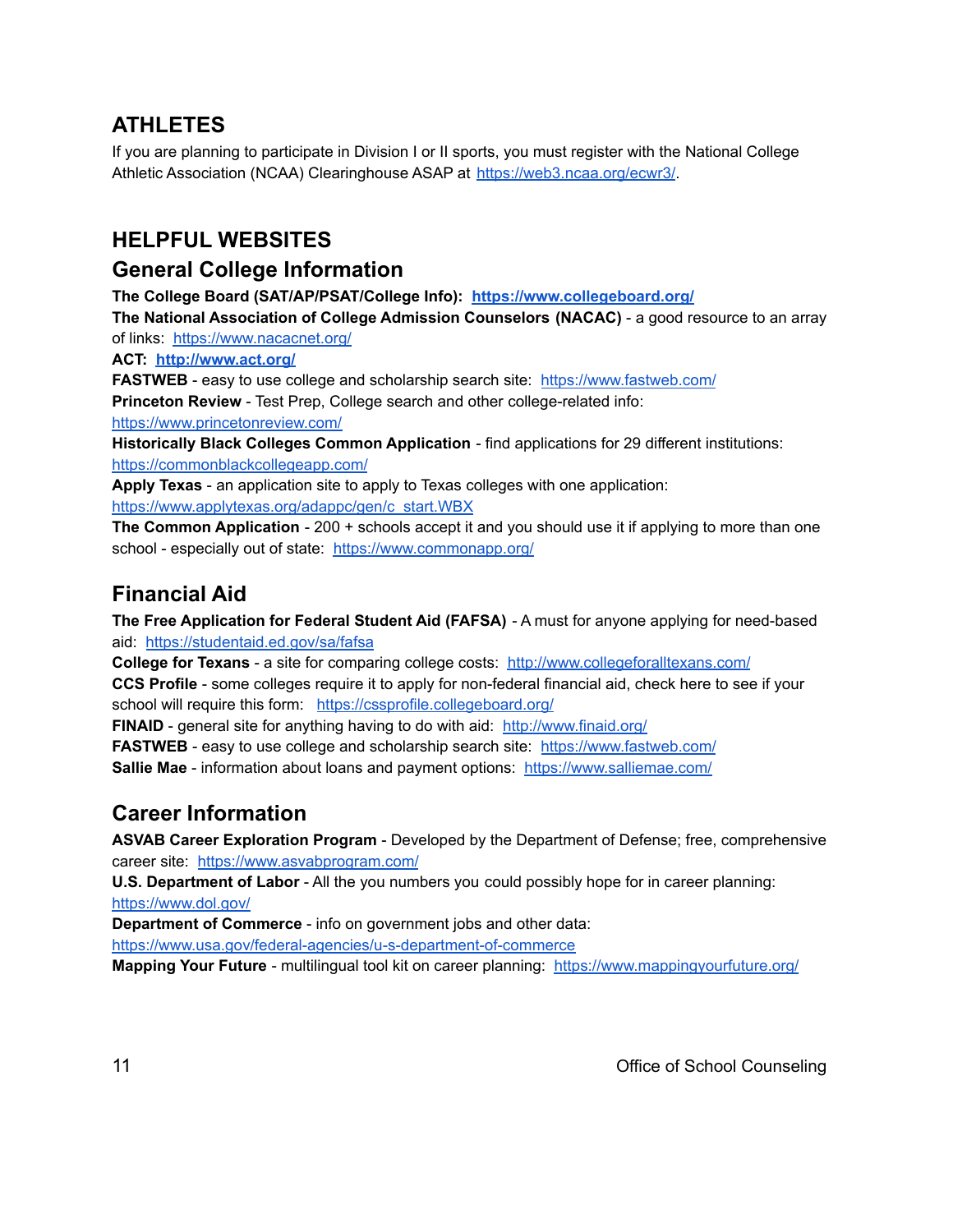### [SAMPLE LETTER TO COLLEGE OF INTEREST]

(Can also be modified to an email format)

Your Name Street Address City, State, Zip Code

Date

Director of Admissions Name of College Address City, State, Zip Code

To the Director of Admissions:

I am a senior at Sabine High School, in Gladewater, Texas, and I am interested in knowing more about your school. I would appreciate it if you would send me the following information:

- A general bulletin explaining entrance requirements, college costs, course offerings, and facilities available.
- An application for admissions
- Financial aid information
- Information related to [your special interests such as academic majors and extra-curricular activities]

Sincerely,

(Your signature) (Your name typed or printed)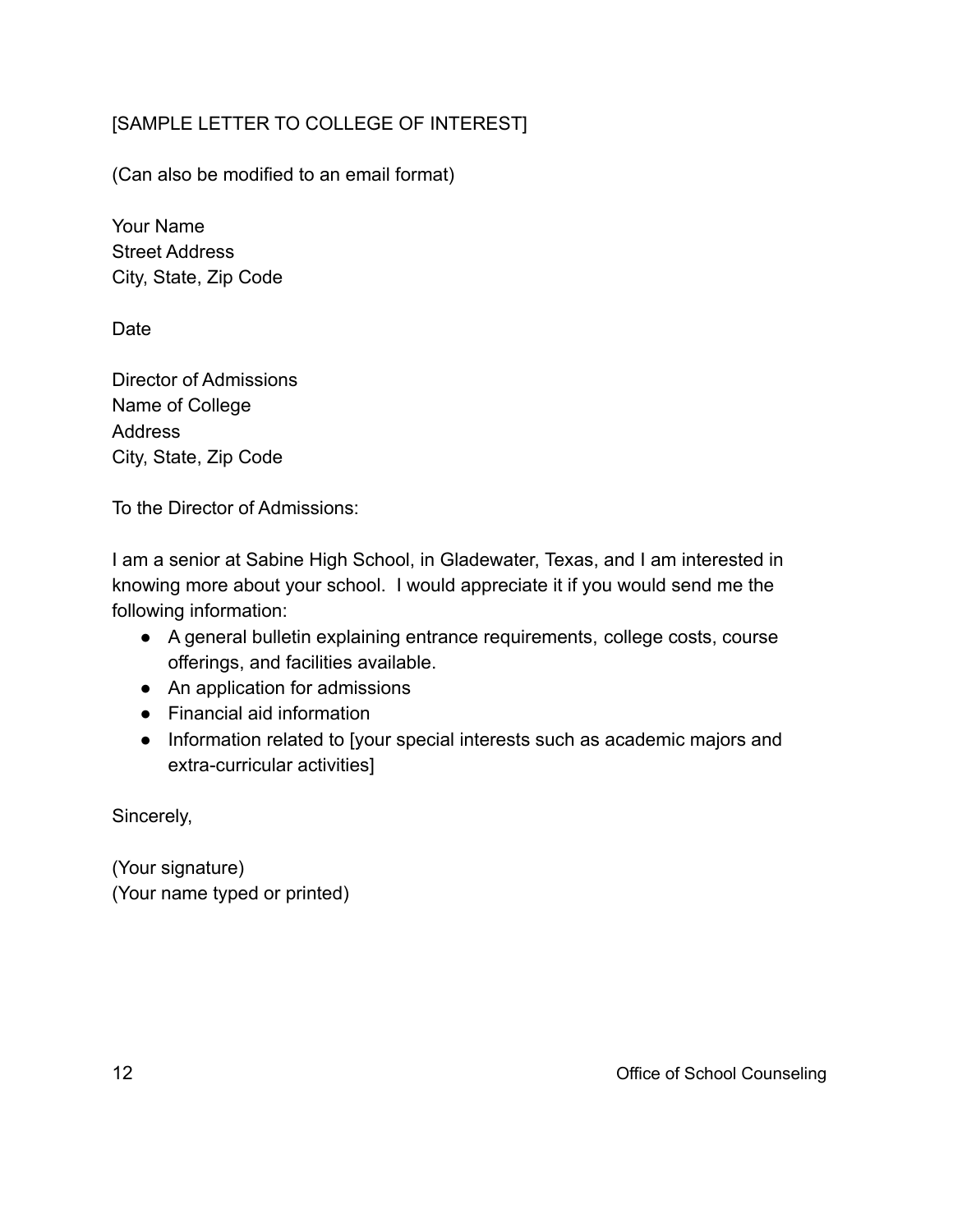# **COLLEGE TRANSCRIPT REQUESTS**

In order for Sabine High School to process student transcripts, please complete and return a permission form. Transcripts sent from Sabine High School do not include student SAT, ACT, or AP score reports. **These scores will need to be requested directly from your College Board or ACT online account to be sent directly to the colleges of your choice. When taking these entrance exams, you may request up to four colleges receive your information free of charge. For additional requests**  there is a small fee from the testing agency. If you have a few colleges in mind, it is a good idea to **go ahead and send scores when you register.**

Transcript forms are located in front of the main office. **A separate transcript form must be submitted to the counselor's office for each college for which you are applying**. Each time a request is made for a transcript, you will need a parent signature unless you are 18 years of age. This is a federal law.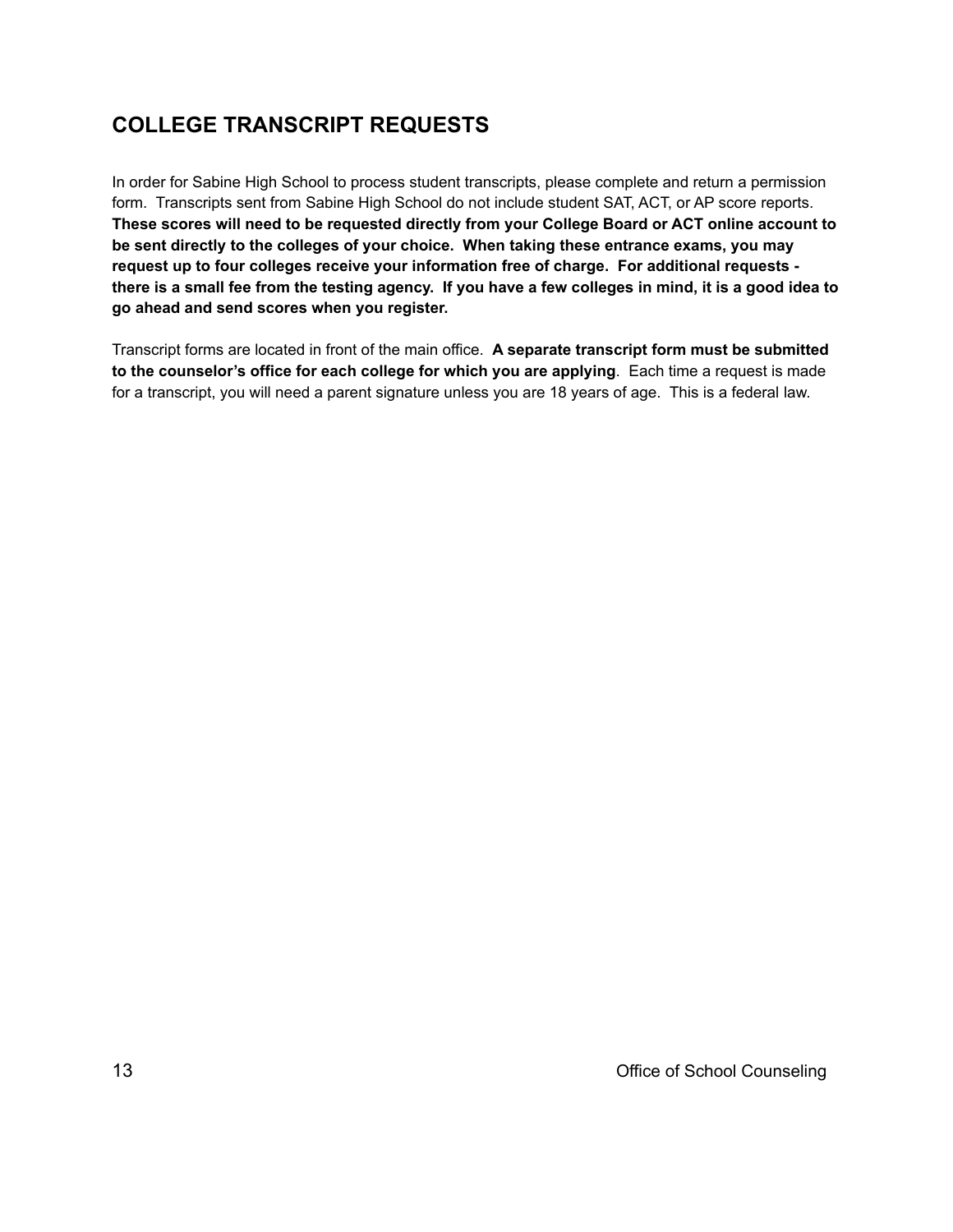# **School Counseling Office**

## **Student Activities Form**

Student Name

Please list all organizations (school related, community based or religious) in which you are currently or previously involved and the years you were involved:

Please list all extra-curricular activities in which you are currently or previously involved and the years involved. List any officer positions held.

Please list all volunteer or community activities in which you are currently or previously involved and the years involved:

14 Office of School Counseling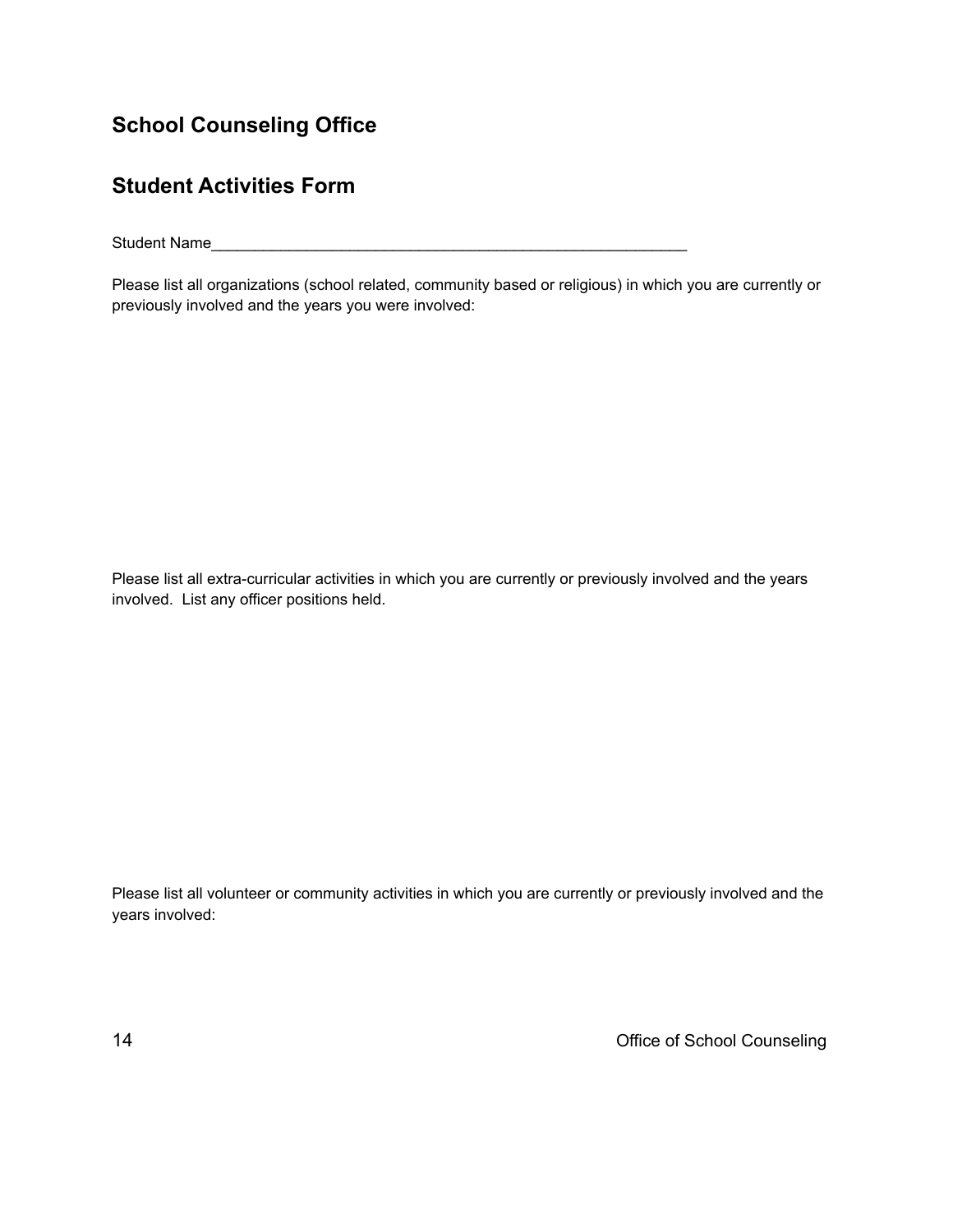#### **College Deadlines and Websites**

**UT Austin**: priority admissions & honors November 1st; regular admissions December 1st <https://admissions.utexas.edu/apply/freshman-admission>

**Texas A&M**: December 1st <http://admissions.tamu.edu/freshman/apply>

**Texas State University**: March 1st <https://www.admissions.txstate.edu/future-students/apply-for-admission.html>

**SMU**: January 15th <https://www.smu.edu/Admission/Apply>

**SFA**: rolling admissions <http://www.sfasu.edu/admissions-and-aid/admissions-process/freshman>

**Baylor University**: early decision November 1st; regular admissions February 1st <https://www.baylor.edu/about/index.php?id=89309>

**Sam Houston State University**: August 1st <https://www.shsu.edu/admissions/undergraduate/>

**TCU**: February 1st <https://admissions.tcu.edu/apply/freshman/index.php#february-1--regular-decision>

**LeTourneau University**: August 1st <https://www.letu.edu/admissions/index.html>

**Texas Tech Universit**y: March 1st <https://www.depts.ttu.edu/admissions/apply/>

**Texas A&M Commerce**: priority deadline March 1st; final deadline August 1st [https://new.tamuc.edu/admissions/howto/?level=freshman&stage=interested&interests=&ab=y#tamuc-sec](https://new.tamuc.edu/admissions/howto/?level=freshman&stage=interested&interests=&ab=y#tamuc-section-349) [tion-349](https://new.tamuc.edu/admissions/howto/?level=freshman&stage=interested&interests=&ab=y#tamuc-section-349)

**Kilgore College**: year round <https://www.kilgore.edu/future-students/new-students-start-here>

**Tyler Junior College**: year round <https://www.tjc.edu/admissions>

**UT Tyler**: no deadline <https://www.uttyler.edu/admissions/apply.php?r=/apply/>

15 Office of School Counseling